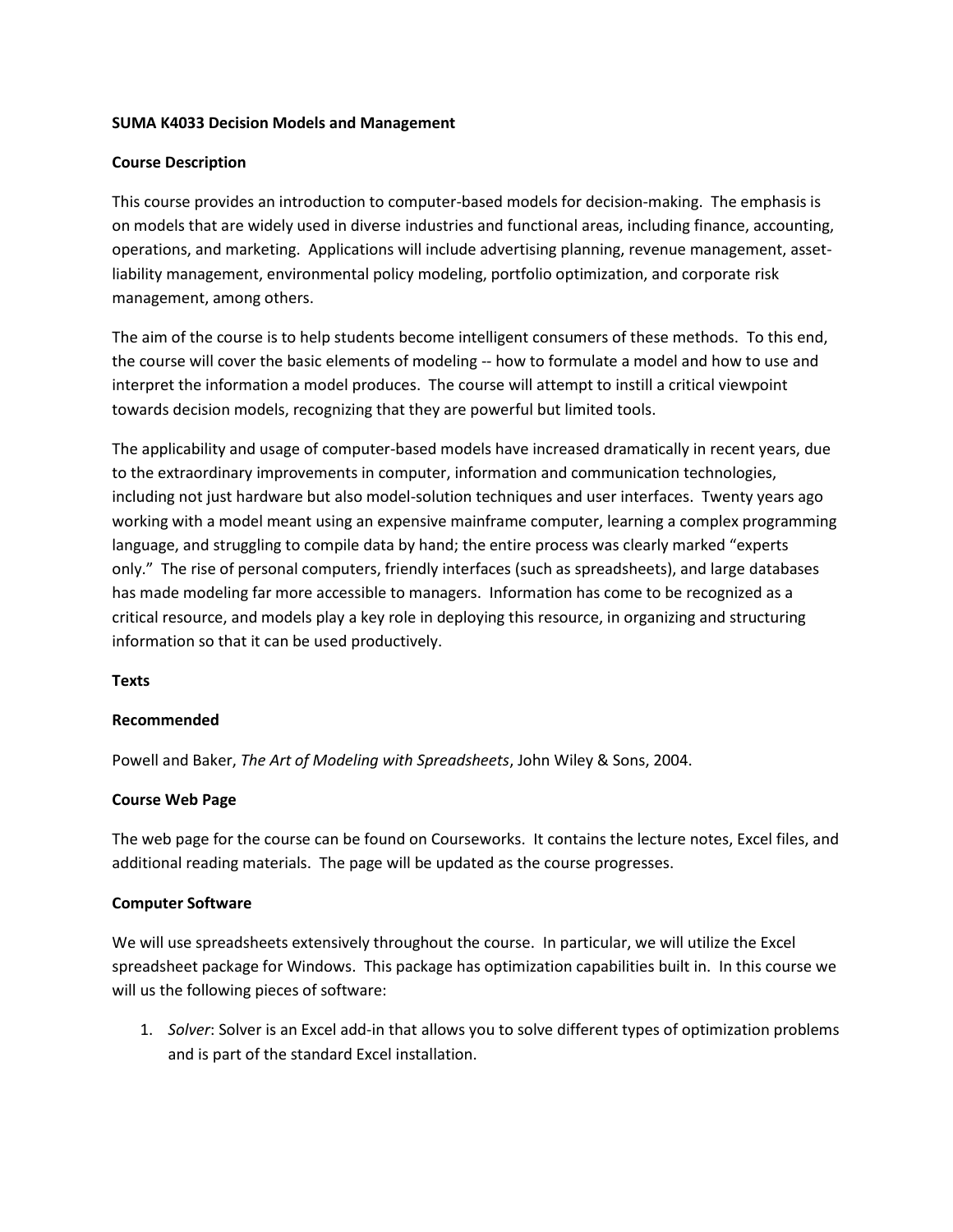2) *Crystal Ball*, an add-in for Excel from Oracle which makes it much easier to run simulations in a spreadsheet.

You should have Solver on your computer. To check whether you have the Solver add-in, choose the Tools/Add-ins menu option in Excel. In the box that appears, you should have a line for it, and the corresponding boxes should be checked. If you do not have a line for an add-in, please let me know.

# **Course Work**

There will be several computer homework assignments and one project assignment. In addition to these assignments, there will be a midterm and a final exam. There are specific instructions for how to format and submit homework on CourseWorks. Please refer to those notes.

Grading will be determined as follows:

| Homework | 30% |
|----------|-----|
| Project  | 10% |
| Exams    | 60% |

Regarding individual professional conduct, I expect all class participants to arrive to class on time and prepared, and to stay involved during class sessions. Every conceivable effort should be made to avoid absences, late arrivals, or early departures. In cases when these are unavoidable, you should communicate that to me in advance.

## **Practice Problems**

A set of practice problems, solutions, and corresponding spreadsheets will be posted on Courseworks. Many of these practice problems are based on past midterm and final examination questions. None of these practice problems will be collected.

## **Exams**

There will be a full class midterm and final exam. The exams will be open book and open notes. The *majority* of the points on the exams will be given for correct methods and analysis; correct numbers will only count for a small portion of the points.

## **Notebook Computers**

Notebook computers will be used in this course. Although students are not required to bring them to class, I recommend you do. Download any session materials before class. The network connections in the classroom will be turned off during the class hours.

## **Course Schedule**